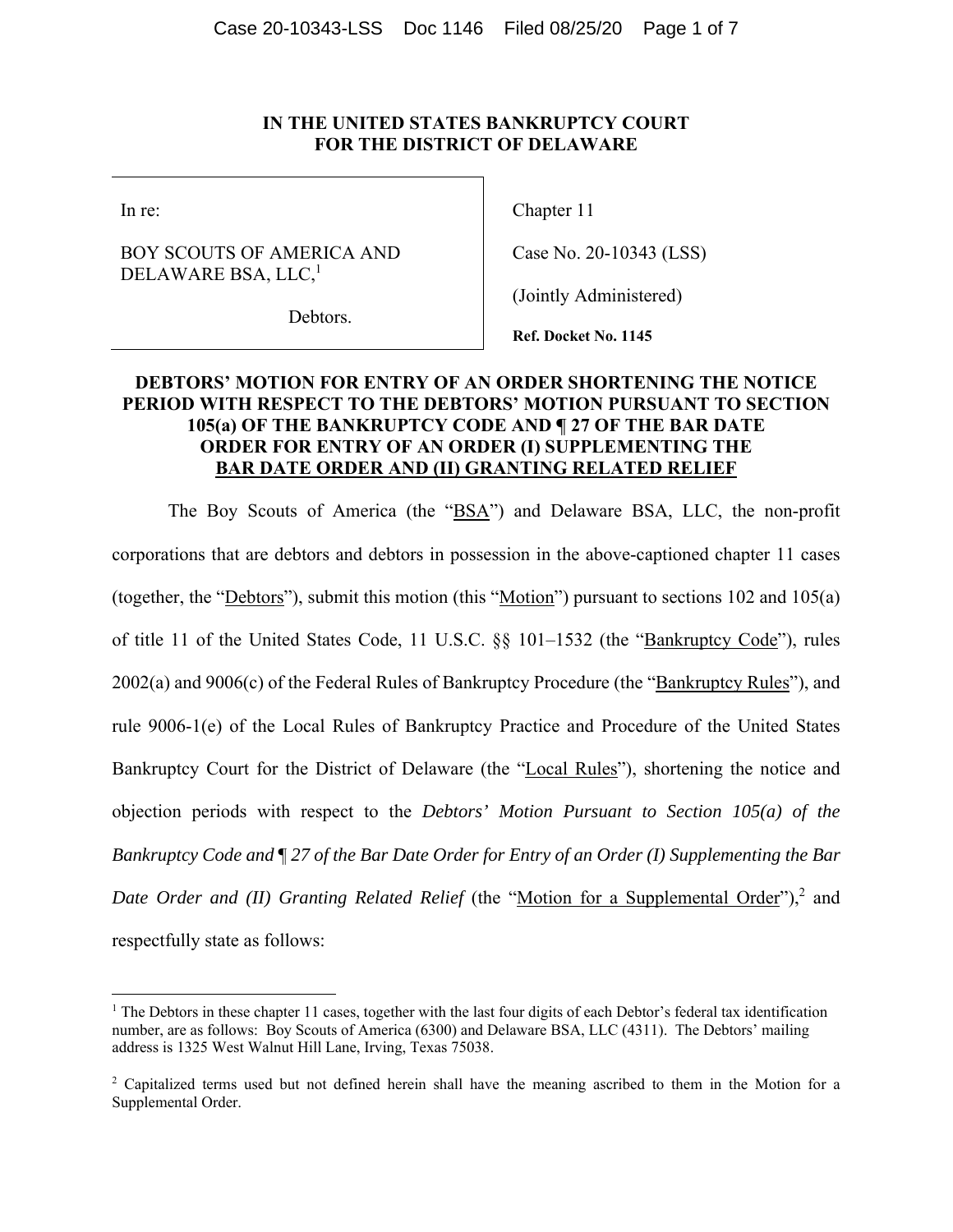#### **STATUS OF CASES AND JURISDICTION**

1. The Debtors commenced these cases on February 18, 2020 (the "Petition Date"), and they continue to operate their non-profit organization and manage their properties as debtors in possession pursuant to sections 1107(a) and 1108 of the Bankruptcy Code. These chapter 11 cases are being jointly administered for procedural purposes only pursuant to Bankruptcy Rule 1015(b) and Local Rule 1015-1.

2. On March 5, 2020, the U.S. Trustee appointed the official committee of tort claimants (the "Tort Claimants' Committee") and the official committee of unsecured creditors (the "Creditors' Committee") pursuant to section 1102 of the Bankruptcy Code. On April 24, 2020, the Court appointed James L. Patton, Jr. as the legal representative of future sexual abuse survivors (the "Future Claimants' Representative") pursuant to sections 105(a) and 1109(b) of the Bankruptcy Code. On July 24, 2020, the Coalition of Abused Scouts for Justice (the "Coalition") filed a notice of appearance in these chapter 11 cases pursuant to section 1109(b) of the Bankruptcy Code. No trustee or examiner has been appointed in these chapter 11 cases.

3. The Court has jurisdiction to consider this Motion pursuant to 28 U.S.C. § 1334 and the *Amended Standing Order of Reference* from the United States District Court for the District of Delaware, dated February 29, 2012. This is a core proceeding within the meaning of 28 U.S.C.  $\S 157(b)(2)$ , and the Debtors confirm their consent, pursuant to Local Rule 9013-1(f), to the entry of a final order or judgment by the Court in connection with this Motion if it is determined that the Court, absent consent of the parties, cannot enter final orders or judgments in connection herewith consistent with Article III of the United States Constitution. Venue is proper pursuant to 28 U.S.C. §§ 1408 and 1409.

2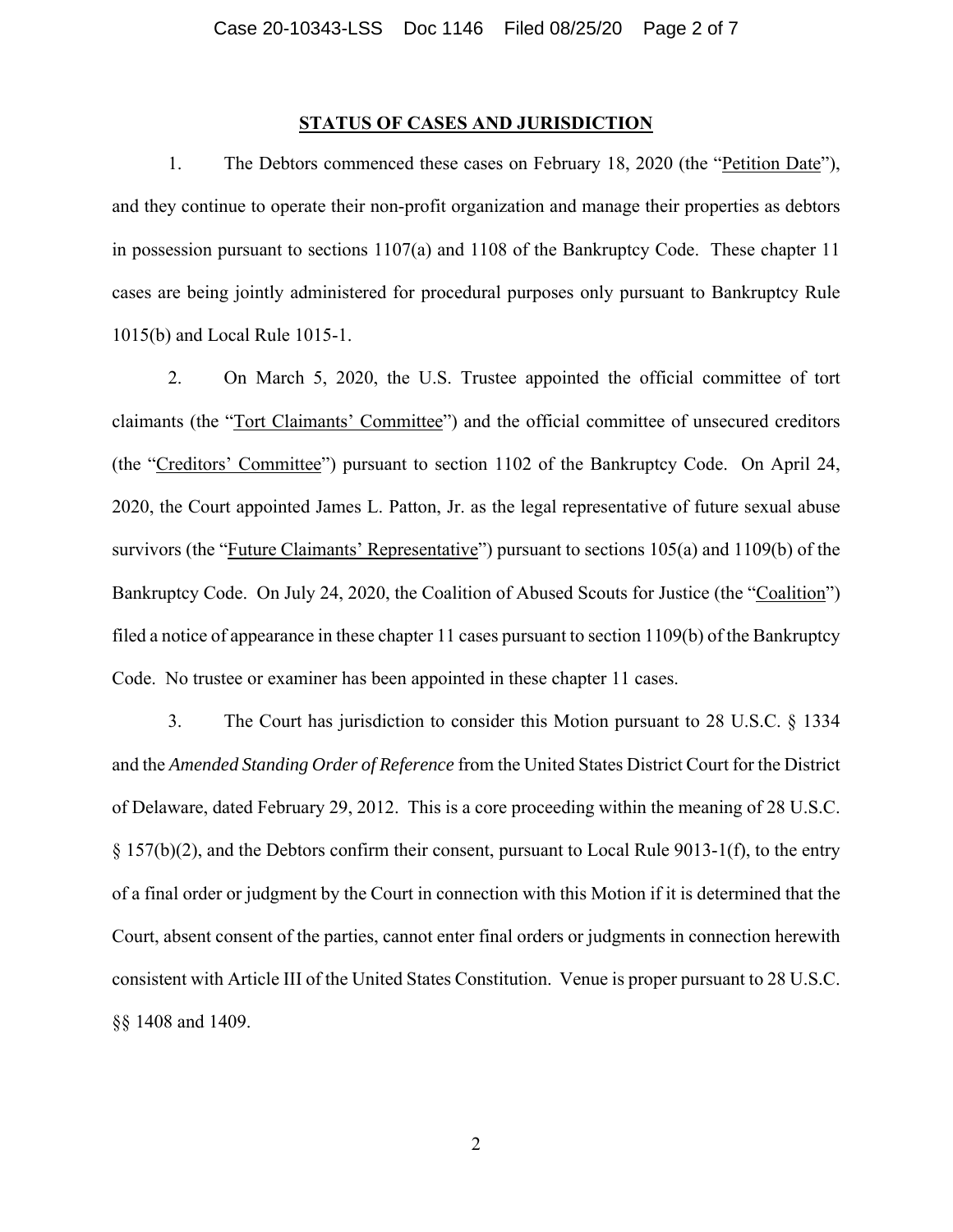4. The statutory bases for the relief requested in this Motion are sections 102 and 105(a) of the Bankruptcy Code, Bankruptcy Rules 2002(a) and 9006(c)(1), and Local Rule 9006-  $1(c)$  and  $(e)$ .

#### **RELIEF REQUESTED**

5. By this Motion, the Debtors request entry of the Proposed Order, substantially in the form attached hereto as **Exhibit A**, scheduling a hearing on the Motion for a Supplemental Order for a date no later than August 28, 2020 (the "Hearing"), with any objections to the Motion for a Supplemental Order to be heard at the Hearing.

#### **BASIS FOR RELIEF**

6. Section 102(1) of the Bankruptcy Code provides that the phrase "after notice and a hearing" requires only such notice and opportunity for a hearing as may be appropriate under the circumstances. 11 U.S.C. § 102(1). Section 105(a) of the Bankruptcy Code provides that the Court "may issue any order, process, or judgment that is necessary or appropriate to carry out the provisions" of the Bankruptcy Code. 11 U.S.C. § 105(a).

7. Local Rule 9006-1(c)(i) requires that all motion papers be filed and served at least fourteen (14) days prior to the hearing date. However, under Bankruptcy Rule 9006(c), "the court for cause shown may in its discretion with or without motion or notice order the [notice] period reduced." Local Rule 9006-1(e) further provides that a motion may be heard on less notice than as otherwise required if authorized "by order of the Court, on written motion (served on all interested parties) specifying the exigencies justifying shortened notice."

8. The Debtors submit that ample cause exists to justify shortening the notice period required by Local Rule  $9006-1(c)(i)$ , and that a prompt hearing is in the best interests of the Debtors, their estates and creditors. On May 26, 2020, this Court entered the Bar Date Order, approving, among other things, an extensive noticing process pursuant to which the Debtors have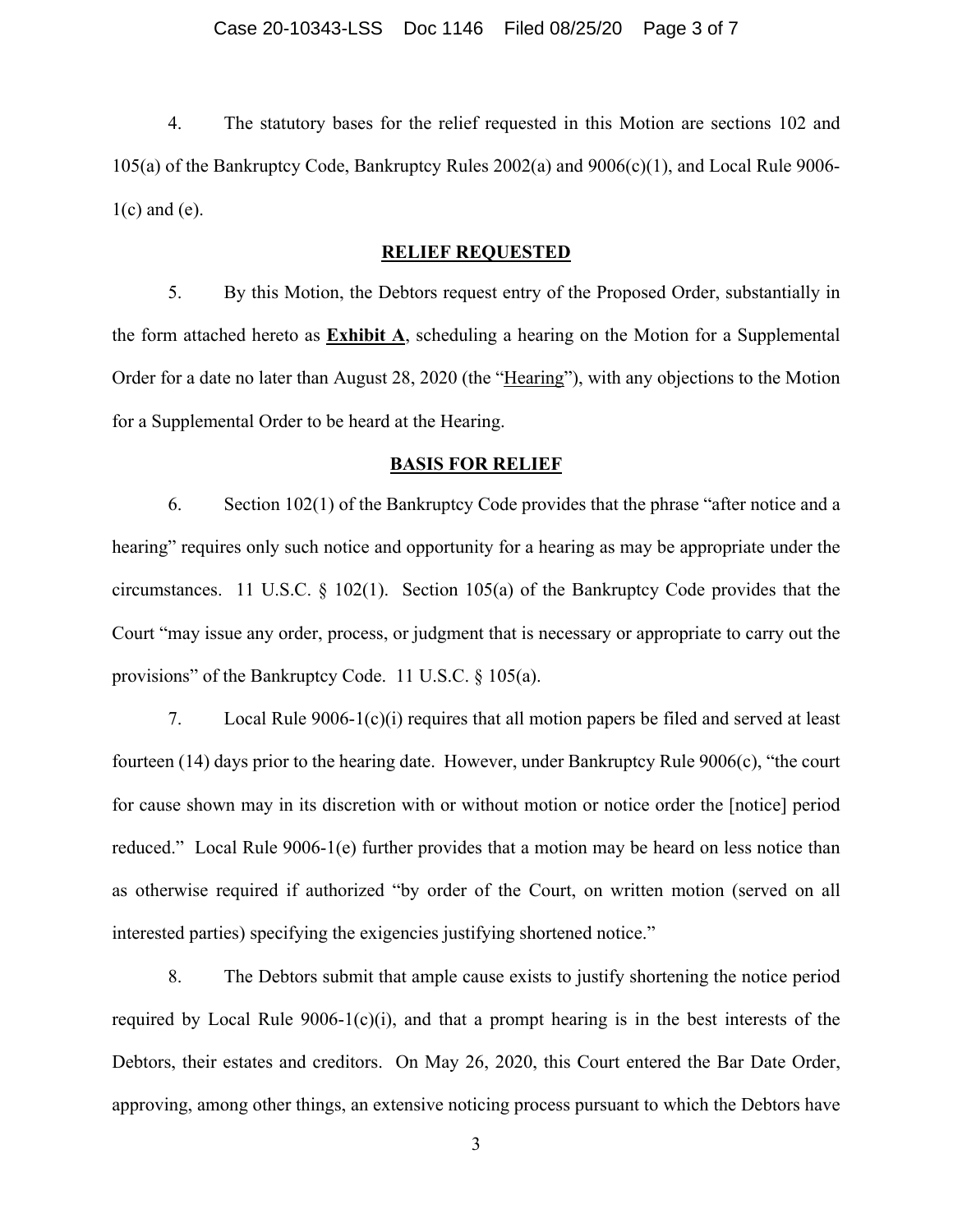#### Case 20-10343-LSS Doc 1146 Filed 08/25/20 Page 4 of 7

instituted a multimillion-dollar notification process for Sexual Abuse Survivors. However, in parallel, it seems that certain law firms following the Debtors' chapter 11 proceedings, including at least some that represent members of the Tort Claimants' Committee and the Coalition, have engaged in their own advertising campaigns to try to solicit Sexual Abuse Survivors. To date, approximately 10,999 television spots related to Sexual Abuse Claims against the BSA in these chapter 11 cases have aired. Unfortunately, as set forth in the Motion for a Supplemental Order, many of these advertisements contain false and misleading statements and are not consistent with the content approved by the Court in the Bar Date Order.

9. This is especially concerning because these advertisements will be airing at the same time as the Debtors' media-based noticing campaign, mandated by the Bar Date Order, is set to begin. In fact, the Debtors have pre-purchased advertising time slots for their Court-approved print, television, and radio advertisements, set to start running on August 31, 2020. As described in the Roberts Declaration that was filed as Exhibit B to the Motion for a Supplemental Order, the Debtors do not have the ability to modify those dates, as all became fixed at the time of purchase. Therefore, it is imperative that the Motion for a Supplemental Order be heard prior to August 31 in order to prevent potential confusion resulting from the inconsistent information between the Debtors' Court-approved advertisements and the law firm advertisements. As set forth more fully in the Motion for a Supplemental Order, failure to curb the on-going advertising campaigns could have disastrous consequences for these chapter 11 proceedings, including the need for corrective notices to be sent and a new Bar Date being set. This would be a devastating waste of the \$6.8 million in estate assets being spent by the Debtors to comply with the Bar Date Order and potentially derail and jeopardize the parties' efforts to reach a mediated resolution of these proceedings.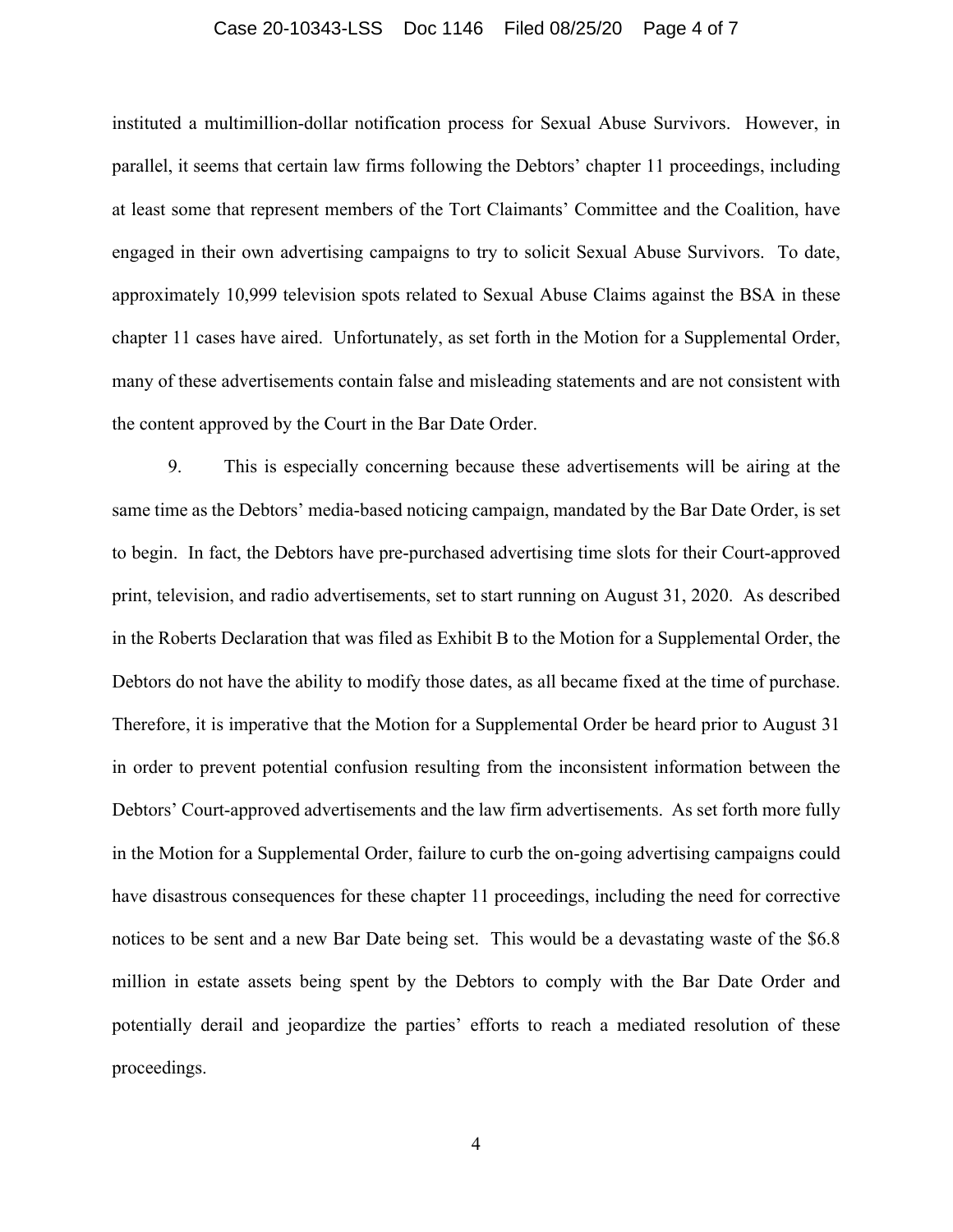#### Case 20-10343-LSS Doc 1146 Filed 08/25/20 Page 5 of 7

10. Accordingly, the Motion for a Supplemental Order requests that the Court enter an order supplementing the Bar Date Order to prevent potential Sexual Abuse Survivors from being misled or confused regarding the Bar Date and claims process. Other than that addition to the Bar Date Order, the Debtors do not seek to make any additional modifications to the Bar Date Order.

11. Furthermore, parties in interest will not be prejudiced by having the Motion for a Supplemental Order heard on shortened notice. As described in the Motion for a Supplemental Order, counsel for the BSA sent a cease and desist letter to the Tort Claimants' Committee and the Coalition bringing the problematic ads to their attention, and asking that they distribute the letter to the law firms representing their members and any other firms that they knew were engaging in this advertising. Thus, the law firms that represent members of the Tort Claimants' Committee and the Coalition have been on notice and will not be prejudiced by shortening notice of the Motion for a Supplemental Order. Additionally, parties in interest will not be prejudiced because the relief requested in the Motion for a Supplemental Order clarifies and is consistent with the relief granted in the Bar Date Order. Indeed, the relief requested simply reinforces provisions that the Court has already approved and serves to ensure that the Court-approved noticing program has the full force and effect envisioned in the Bar Date Order.

12. In light of the foregoing, the Debtors submit that there is ample justification to schedule an expedited hearing on the Motion for a Supplemental Order and to shorten the applicable notice period.

#### **AEVERMENT PURSUANT TO LOCAL RULE 9006-1(e)**

13. In accordance with Local Rule 9006-1(e) the Debtors certify that they have notified counsel to the Tort Claimants' Committee, counsel to the Creditors' Committee, counsel to the Future Claimants' Representative and the U.S. Trustee of this Motion. The U.S. Trustee has no objection to the entry of the order approving this Motion. The Tort Claimants' Committee, the

5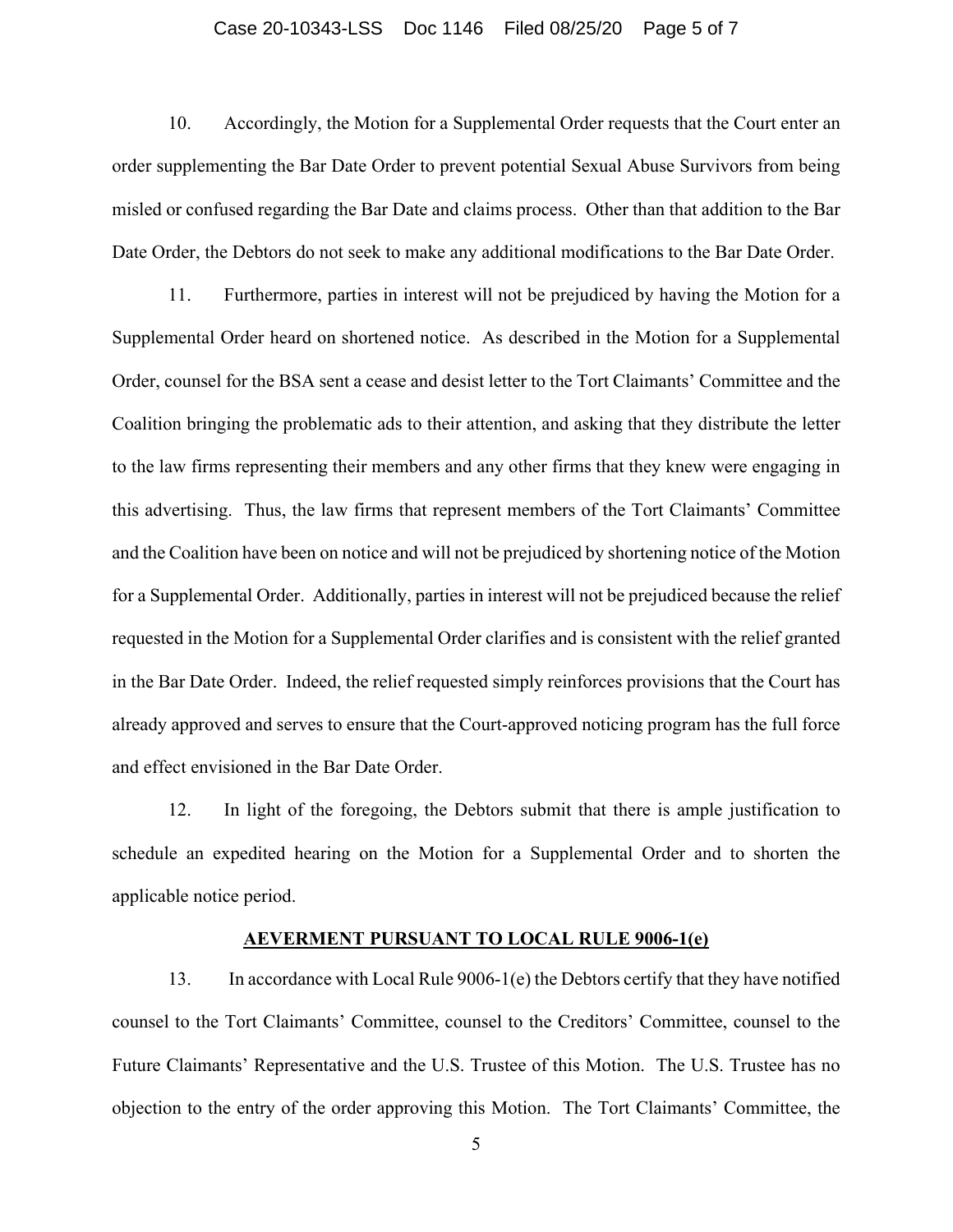#### Case 20-10343-LSS Doc 1146 Filed 08/25/20 Page 6 of 7

Creditors' Committee and the Future Claimants Representative did not take a position with respect to the shortened notice sought herein.

#### **NOTICE**

14. Notice of this Motion will be provided to (i) the U.S. Trustee; (ii) counsel to the Creditors' Committee; (iii) counsel to the Tort Claimants' Committee; (iv) counsel to the Future Claimants' Representative; (v) counsel to the Ad Hoc Committee of Local Councils; (vi) counsel to the Coalition; (vii) the law firms identified in the Roberts Declaration; (viii) counsel to JPMorgan Chase Bank National Association; (ix) the County Commission of Fayette County (West Virginia), as issuer of those certain Commercial Development Revenue Bonds (Arrow WV Project), Series 2010A, 2010B and 2012; and (x) any party that has requested notice pursuant to Bankruptcy Rule 2002. The Debtors submit that, in light of the nature of the relief requested herein, no other or further notice need be given.

*[Remainder of Page Intentionally Left Blank]*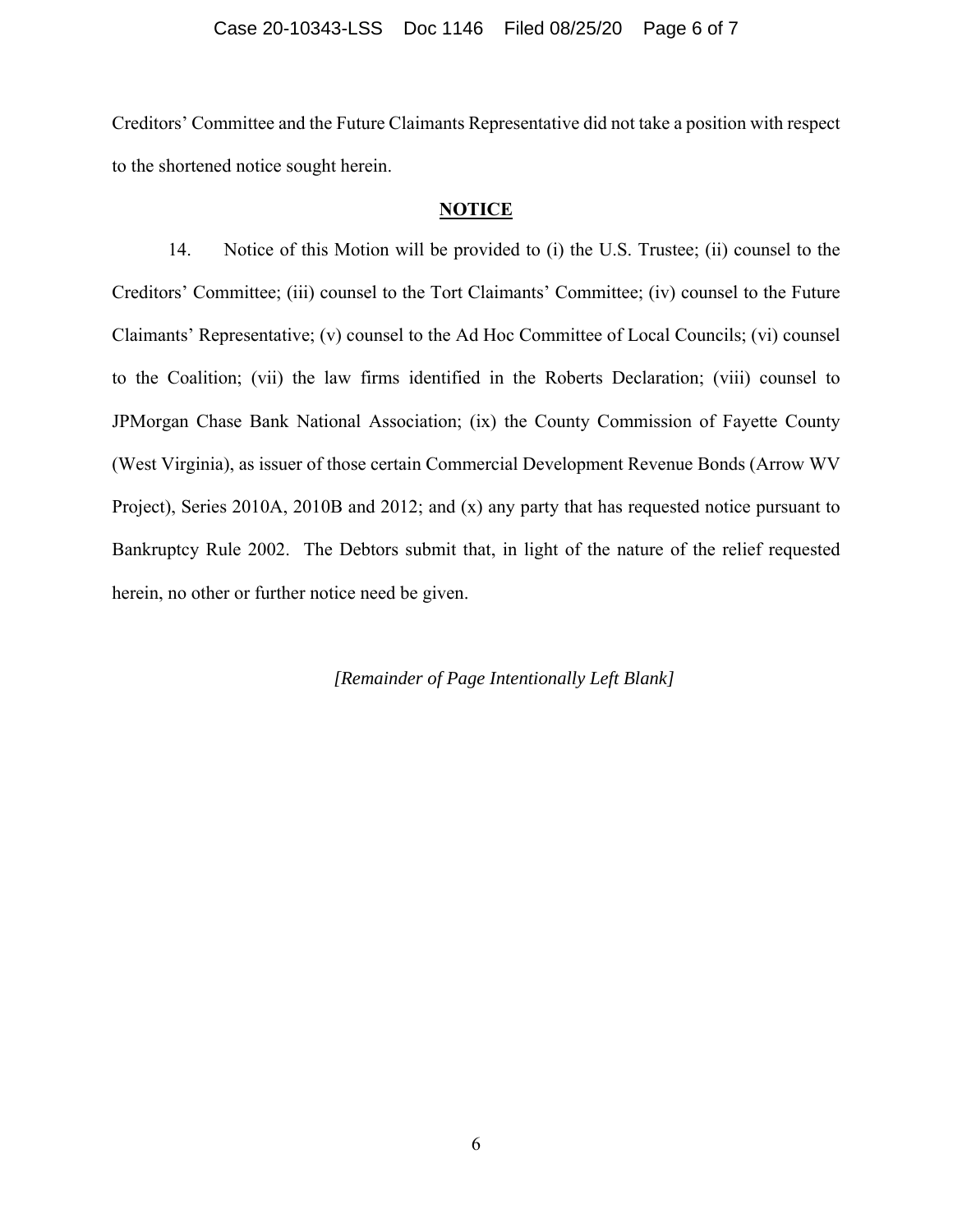Dated: August 24, 2020 Wilmington, Delaware

#### MORRIS, NICHOLS, ARSHT & TUNNELL LLP

*/s/ Eric W. Moats* 

 Derek C. Abbott (No. 3376) Andrew R. Remming (No. 5120) Eric W. Moats (No. 6441) Paige N. Topper (No. 6470) 1201 North Market Street, 16th Floor P.O. Box 1347 Wilmington, Delaware 19899-1347 Telephone: (302) 658-9200 Email: dabbott@mnat.com aremming@mnat.com emoats@mnat.com ptopper@mnat.com

 $-$  and  $-$ 

SIDLEY AUSTIN LLP Jessica C. K. Boelter (admitted *pro hac vice*) 787 Seventh Avenue New York, New York 10019 Telephone: (212) 839-5300 Email: jboelter@sidley.com

 $=$  and  $=$ 

SIDLEY AUSTIN LLP Thomas A. Labuda (admitted *pro hac vice*) Michael C. Andolina (admitted *pro hac vice*) Matthew E. Linder (admitted *pro hac vice*) Blair M. Warner (admitted *pro hac vice*) One South Dearborn Street Chicago, Illinois 60603 Telephone: (312) 853-7000 Email: tlabuda@sidley.com mandolina@sidley.com mlinder@sidley.com blair.warner@sidley.com

## ATTORNEYS FOR THE DEBTORS AND DEBTORS IN POSSESSION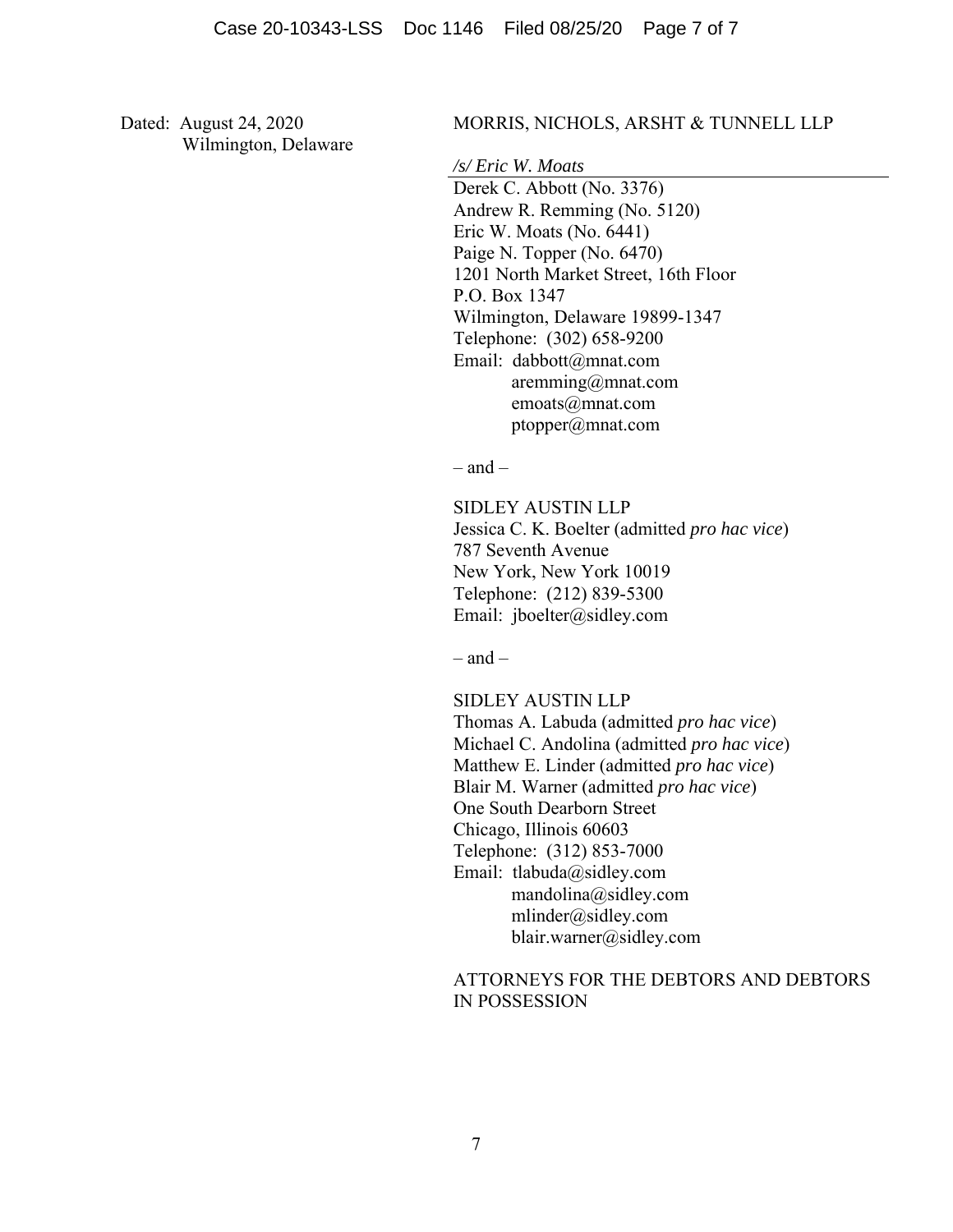# **Exhibit A**

**Proposed Order**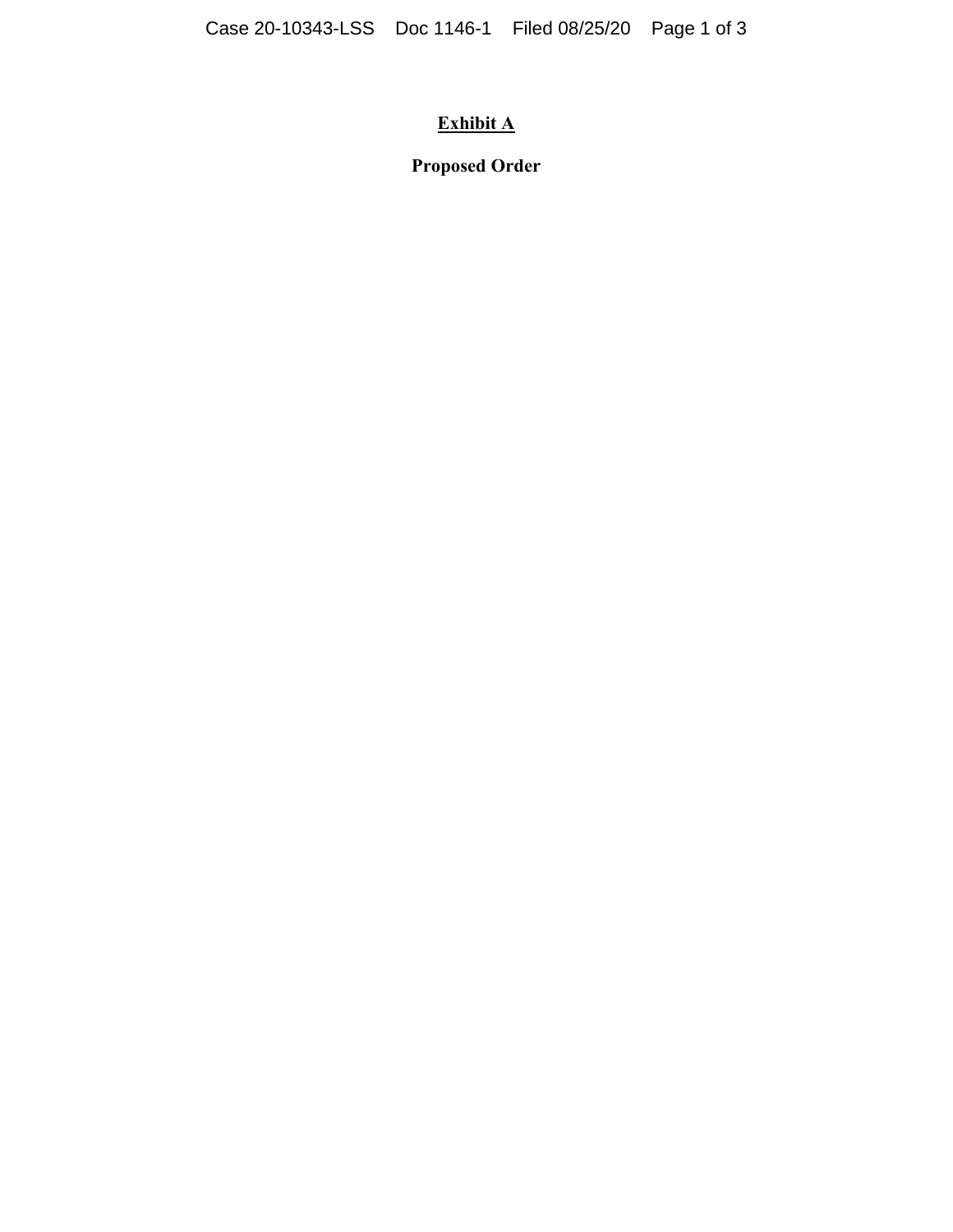### **IN THE UNITED STATES BANKRUPTCY COURT FOR THE DISTRICT OF DELAWARE**

In re:

## BOY SCOUTS OF AMERICA AND DELAWARE BSA, LLC,<sup>1</sup>

Debtors.

Chapter 11

Case No. 20-10343 (LSS)

(Jointly Administered)

**Ref. Docket No. 1145**

## **ORDER SHORTENING THE NOTICE PERIOD WITH RESPECT TO THE DEBTORS' MOTION PURSUANT TO SECTION 105(a) OF THE BANKRUPTCY CODE AND ¶ 27 OF THE BAR DATE ORDER FOR ENTRY OF AN ORDER (I) SUPPLEMENTING THE BAR DATE ORDER AND (II) GRANTING RELATED RELIEF**

Upon the motion (the "Motion")<sup>2</sup> of the Boy Scouts of America and Delaware BSA, LLC, the non-profit corporations that are debtors and debtors in possession in the above-captioned chapter 11 cases (together, the "Debtors"), for entry of an order (this "Order") shortening the notice and objection periods with respect to the Debtors' Motion for a Supplemental Order, as more fully described in the Motion; and the Court having reviewed and considered the Motion and found that the relief requested in the Motion is in the best interests of the Debtors, their creditors, their estates, and all other parties in interest; and after due deliberation and sufficient cause appearing therefor, it is HEREBY ORDERED THAT:

- 1. The Motion is GRANTED as set forth herein.
- 2. The Motion for a Supplemental Order will be considered at a hearing scheduled for

August 1. 2020, at (prevailing Eastern Time) (the "Hearing").

<sup>&</sup>lt;sup>1</sup> The Debtors in these chapter 11 cases, together with the last four digits of each Debtor's federal tax identification number, are as follows: Boy Scouts of America (6300) and Delaware BSA, LLC (4311). The Debtors' mailing address is 1325 West Walnut Hill Lane, Irving, Texas 75038.

<sup>&</sup>lt;sup>2</sup> All capitalized terms used but not otherwise defined herein have the meanings ascribed to such terms in the Motion.